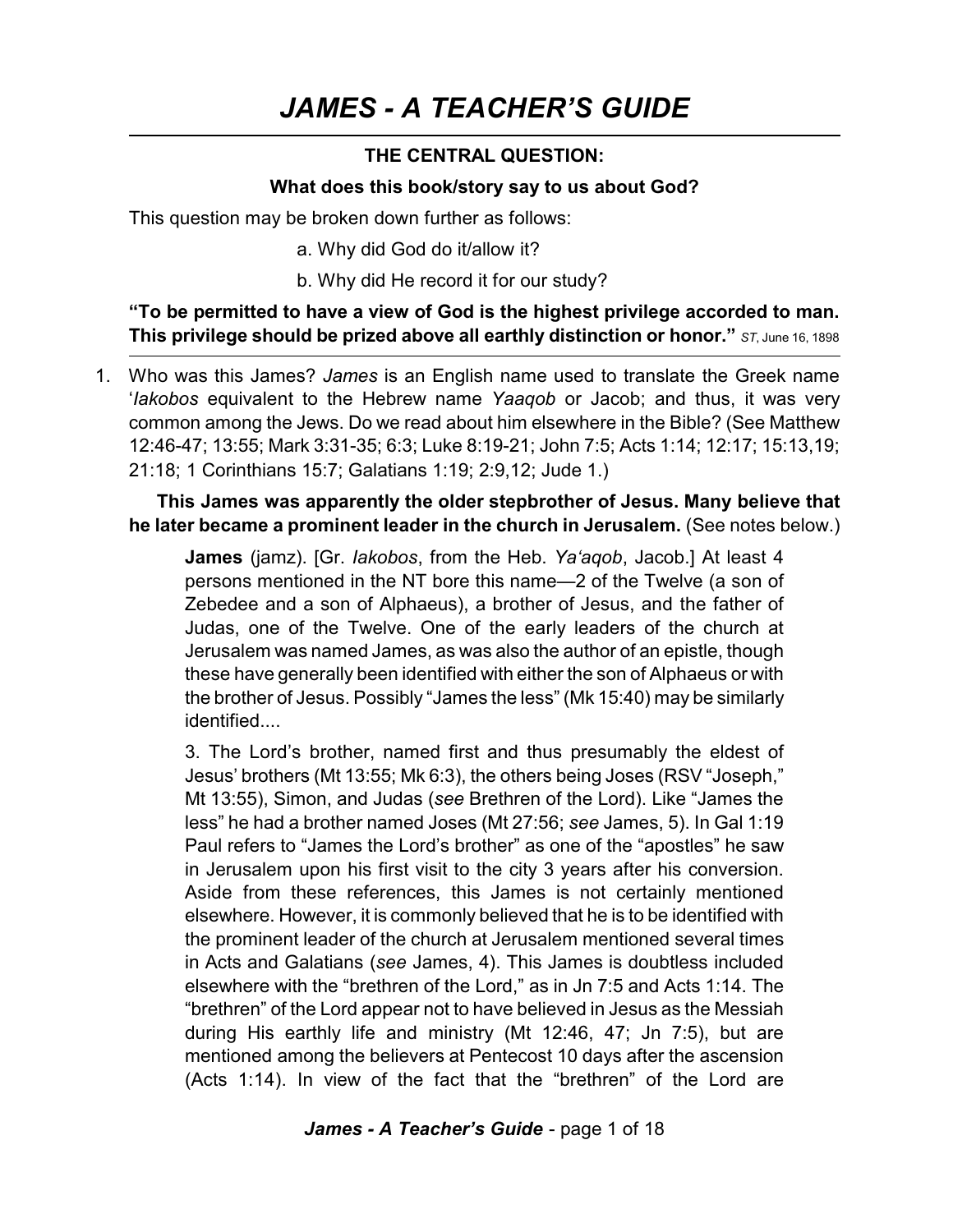mentioned as accompanying Mary, the mother of Jesus (Mt 12:46, 47; Lk 8:19; Jn 2:12), and because they assumed the right to direct His ministry at various times (Mt 12:46, 47; Jn 7:3), it may be assumed that they were his older stepbrothers, the sons of Joseph by a previous marriage.

4. A church leader at Jerusalem. In the book of Acts (chs 12:17; 15:13; 21:18) and in 2 of Paul's epistles (1 Cor 15:7; Gal 2:9, 12) mention is made of a certain James who was a prominent leader in the church at Jerusalem, apparently head of the board of elders. He is mentioned first in this office soon after the death of James, the brother of John, *c. A.D.* 44 (Acts 12:2, 17). This James is next mentioned as moderator of the Jerusalem Council, c. A.D. 49, at which he summed up the arguments presented and announced the decision (ch 15:13). About A.D. 58 this James still held his pre-eminent position at Jerusalem, when Paul presented a report of his ministry among the Gentiles and delivered the Gentile gift for poor Christians at Jerusalem (Acts 21:17–20). This leader of the church is always mentioned in such a way as to make evident that both Luke and Paul considered him sufficiently well known to require no further introduction to readers. In Gal 1:19 Paul speaks of seeing "James the Lord's brother" upon the occasion of his first postconversion visit to Jerusalem, and a few verses later (ch 2:9, 12) refers to a James as one of 3 "pillars" of the church there, without further identification, thus implying identity. James the leader at Jerusalem seems to have been a conservative Christian Jew who adhered closely to the rites of Judaism himself and who firmly believed that Jewish believers should do likewise (Acts 21:20; Gal 2:12), but who took a liberal view on such matters in so far as Gentile converts were concerned (Acts 15:13, 19). From early times it has been generally believed that James, the leader of the Jerusalem church, was James, the brother of our Lord.

5. **Author of the epistle of James**, who identifies himself simply as "a servant of God and of the Lord Jesus Christ" (ch 1:1). Many believe that he was James the Lord's brother, but there is no certain Biblical evidence either to prove or to disprove this. That the author considered it unnecessary to identify himself otherwise implies that he was well known to his intended readers, "the twelve tribes which are scattered abroad" (ch 1:1). Of other NT persons named James, only the son of Alphaeus and the Lord's brother seem to qualify. The weight of evidence may be construed as tending to favor the latter over the former.—Horn, S. H. (1979). *SDA Bible Dictionary*, article *James* p. 529–530. Review and Herald Publishing Association.

**Four men—James, Joseph, Simon, and Judas—are mentioned as brothers of Jesus**. (Matthew 13:55; Mark 6:3) There has been much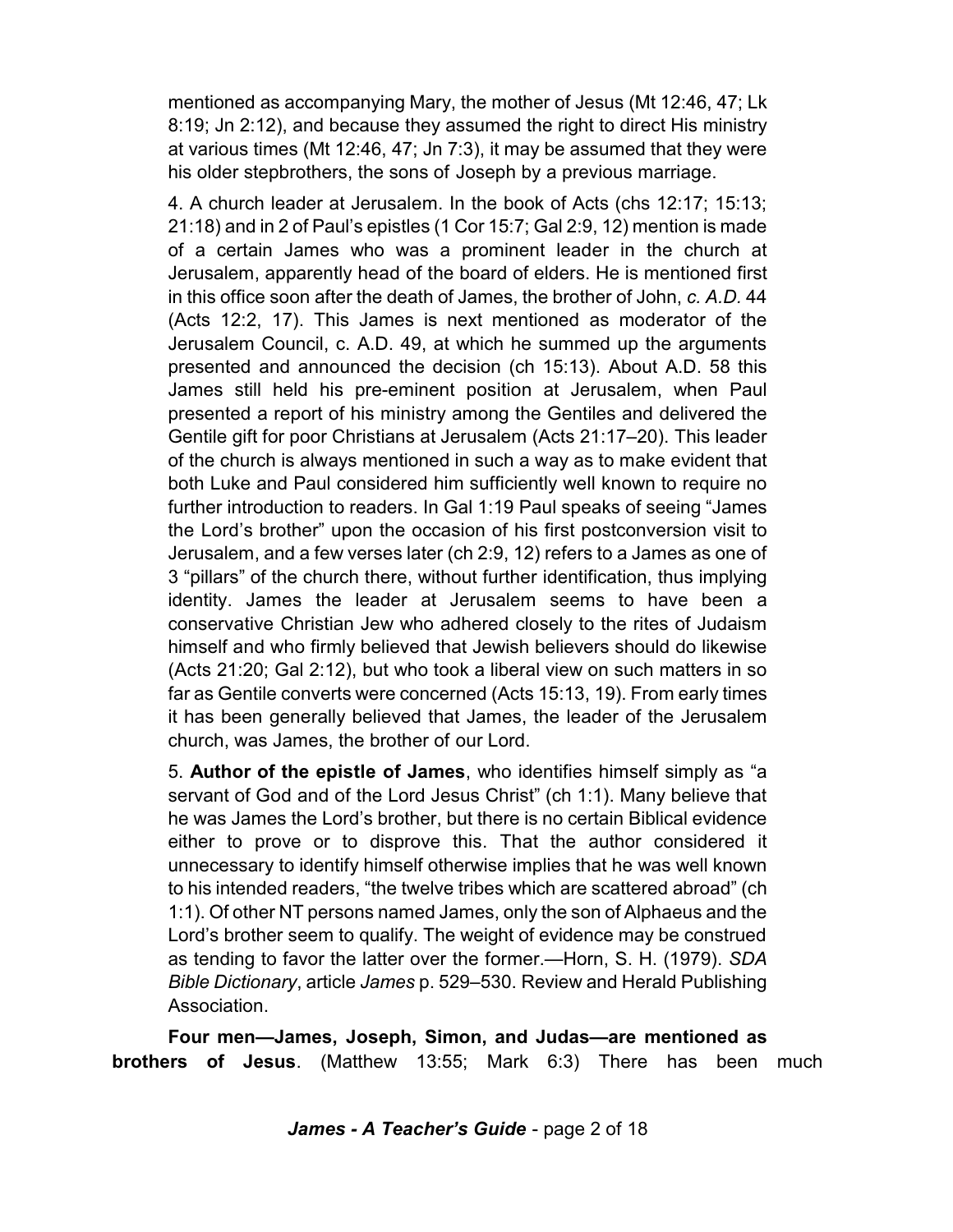discussion through the centuries as to the exact relationship of these men to Jesus. Three principal views have been advanced:

**(1) That they were Jesus's actual brothers, that is, sons of Joseph and Mary (and, therefore, younger than Jesus);**

**(2) That they were His stepbrothers, that is, children of Joseph by a previous marriage (and thus, all older than Jesus and not His blood relatives at all);**

**(3) That they were the cousins of Jesus on the mother's side, according to some, or on Joseph's side, according to others.** Those who hold the **first view** argue that this is the most natural way to understand the various references to those brethren; also, that this is the most obvious intent of Matthew 1:25; Luke 2:7. Those who hold **the second view** argue that Oriental family ethics would not permit younger brothers to taunt or otherwise meddle with an older brother as Jesus's brothers taunted Him. (See Mark 3:31; John 7:3,4; *DA*86,87,90,321.) They point out further that the fact that Jesus left His mother in the care of the apostle John (John 19:26-27) rather than with one of His brothers strongly implies that Mary had no other children. **The view that these brethren were the cousins of Jesus** on Joseph's side is based on pure conjecture. That they were **cousins on Mary's side** is based on the uncertain identity of "Mary the wife of Cleophas" with the sister of Mary, (John 19:25: cf. Mark 15:40) and on the unproved identity of "Clopas" (John 19:25, *RSV*) with Alphaeus. (Mark 3:18) See *SDA Commentary* 5:399,400.

Jesus' brothers are mentioned as accompanying Jesus and His mother to Capernaum after the marriage at Cana (John 2:12). Later Mary and these brothers are recorded as seeking an audience with Jesus (Matthew 12:46- 50; Mark 3:31-35; Luke 8:19-21). Toward the end of Jesus' ministry, His brethren are mentioned as urging Jesus to prove His Messiahship, which they themselves doubted (John 7:3-5). That they were later converted is clear, for they are described in Acts as uniting with the disciples and others in "prayer and supplication" prior to Pentecost (Acts 1:13,14). Paul implies that they were all married (1 Corinthians 9:5). Many commentators hold that the author of the epistle of Jude, who identifies himself as the "brother of James," was one of these brothers (Jude 1). It is also generally believed that the leader of the church at Jerusalem was James, the Lord's brother (see Acts 12:17; 15:13). This seems to be confirmed by Paul's reference to his visit to Jerusalem, in which he states that he saw only Peter, and "James the Lord's brother" (Gal 1:18,19; cf. 2:9). **According to Josephus, James, the Lord's brother, was stoned to death (***Ant.* **xx. 9. 1)**. *SDA Bible Dictionary* article, *Brethren of the Lord.* [Bold type is added; brackets are in original.]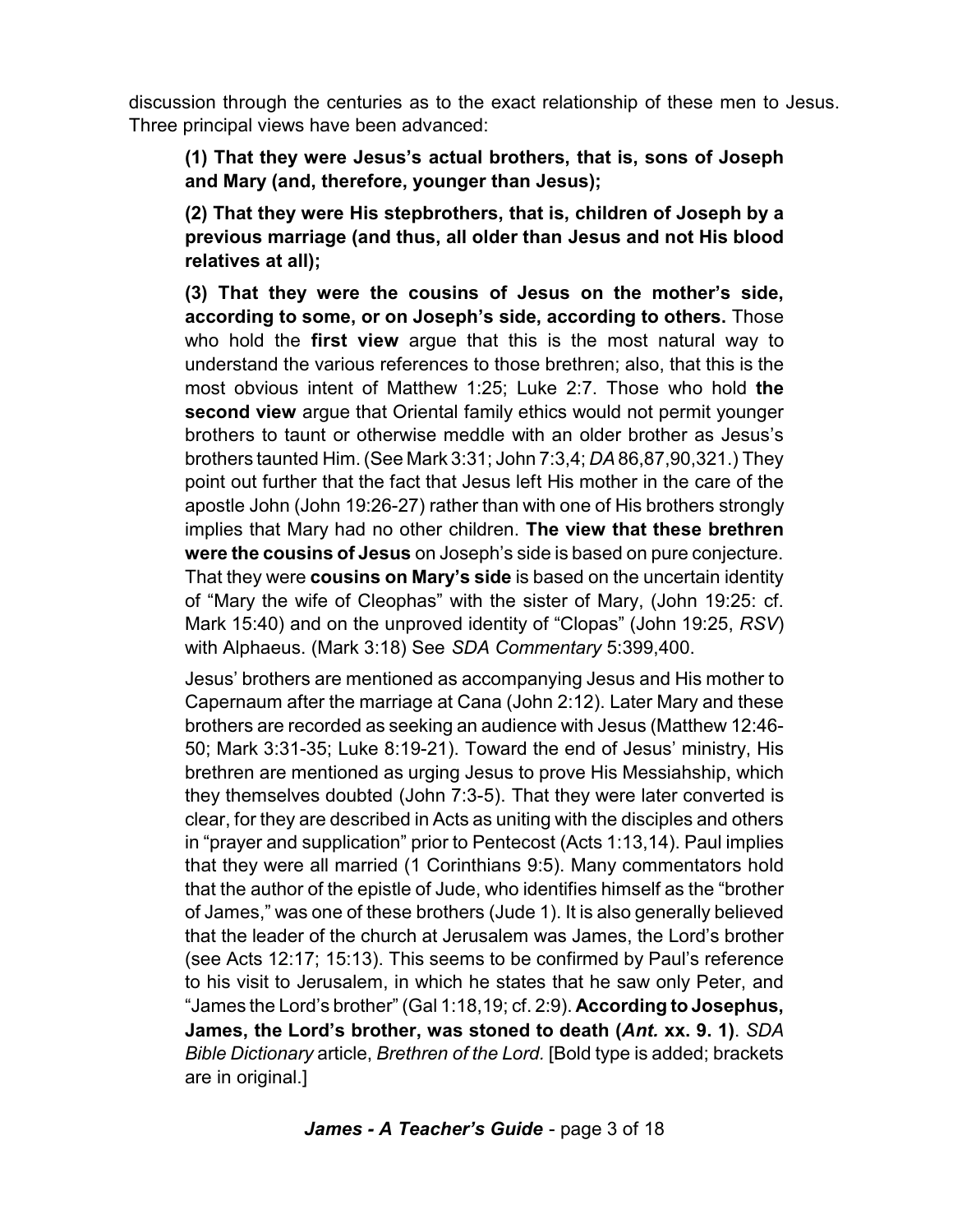2. Who wrote the book of James? How was it accepted by early Christians?

James has one of **the weakest** *external* **testimonies**, being only *alluded* to, not quoted, by the earliest church fathers. It is also not in the *Muratorian Canon*. This is probably because it was from Jerusalem, addressed to Eastern Jews and *seemed* to many people to contradict Paul on justification by faith.

However, James is quoted by Cyril of Jerusalem, Gregory of Nazianzus, Athanasius, and Jerome. Eusebius tells us that James was among books spoken against (*antilegomena*) by some Christians, but he himself quoted it as Holy Scripture.

**The** *internal evidence* **for James is quite strong**. It harmonizes with what we know of James' style from Acts and Galatians, and also with the history of the Dispersion known from other sources. There is no reason to forge such a book; it contains no major doctrinal additions (as a heretical second century forgery invariably does). **Josephus tells us that James had a very good reputation for devotion to the law among Jews, but was martyred for witnessing for his Messiah when this was forbidden. This Jewish historian says that James was stoned by order of the high priest Ananias. Eusebius tells us James was thrown from the pinnacle of the temple and finally clubbed to death. Hegesippus combines both these traditions.**

The argument that the Greek style of the Epistle of James is "too good" for a Palestinian Jew shows an unbecoming ignorance of the amazing intellectual talents of the chosen people. *Believer's Bible Commentary* [Bold type is added.]

Some think that James was one of the first books of the New Testament to be written.

Josephus says James was stoned to death under Ananus II [also called Ananias] in AD 62, (*Antiquities* 20, 9, 1,201-203) so the Letter must predate that. **Since the Epistle says nothing of the decisions on the law made at the Jerusalem Council (A.D. 48 or 49) over which meeting James presided (Acts 15), a date between A.D. 45 and 48 is widely accepted.** *Believer's Bible Commentary*. [Bold type is added; ??brackets are in original.]

There is an extensive discussion of the authorship and dating of the book of James by the early church leaders in *Study Notes on the Holy Scriptures-The Epistle of James,* by Gary H. Everett. It strongly supports the idea that James the half brother of Jesus was the author.

**It is more than a little disturbing to note that this Christian church leader addressed his book, probably written fairly early in the history of the Christian church, only to the Jewish Christians.** Several reasons have been suggested for this: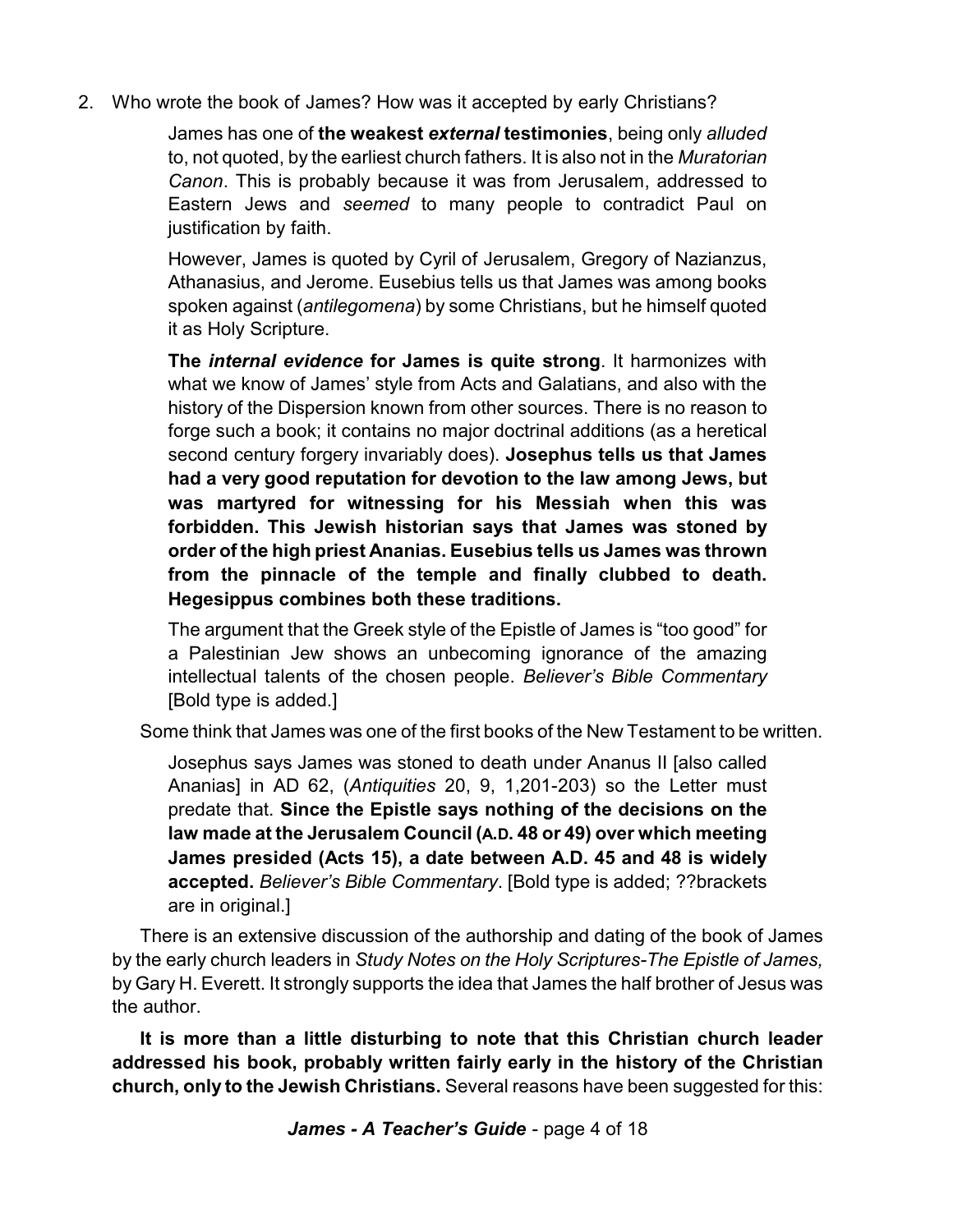**1)** The book was written in the very early days of Christianity before there were many Gentile Christians. **2)**It was addressed to Jewish Christians because James felt that they needed this instruction more than others! **3)** James felt that his particular responsibilities were to the Jewish Christians, while others, like Paul, addressed themselves to the Gentile Christians.

The fact that this letter was addressed to "the twelve tribes scattered abroad" makes it clear that it was not addressed just to Jews in Palestine.

The "catholic" epistles have nothing to do with the Roman Catholic Church but rather, are epistles written to the "general" church instead of to an individual or a single church. The word *catholic* means "general."

#### **James**

When Christian believers gather in churches, everything that can go wrong sooner or later does. Outsiders, on observing this, conclude that there is nothing to the religion business except, perhaps, business—and dishonest business at that. Insiders see it differently. Just as a hospital collects the sick under one roof and labels them as such, the church collects sinners. Many of the people outside the hospital are every bit as sick as the ones inside, but their illnesses are either undiagnosed or disguised. It's similar with sinners outside the church.

So Christian churches are not, as a rule, model communities of good behavior. They are, rather, places where human misbehavior is brought out in the open, faced, and dealt with.

The letter of James shows one of the church's early pastors skillfully going about his work of confronting, diagnosing, and dealing with areas of misbelief and misbehavior that had turned up in congregations committed to his care. Deep and living wisdom is on display here, wisdom both rare and essential. **Wisdom is not primarily knowing the truth, although it certainly includes that; it is skill in living.** For, what good is a truth if we don't know how to live it? What good is an intention if we can't sustain it?

According to church traditions, James carried the nickname "Old Camel Knees" because of thick calluses built up on his knees from many years of determined prayer. The prayer is foundational to the wisdom. Prayer is always foundational to wisdom. (*The Message* - Introduction to James) [Bold type is added.]

3. **Did James contradict Paul as Luther seemed to suggest? What do you think is the main message of James? Does the book of James tell us anything unique about God?** Does it add anything not found elsewhere? What picture of God would you have if you had only James? James belongs to a part of the New Testament sometimes called the "catholic epistles." What does that mean?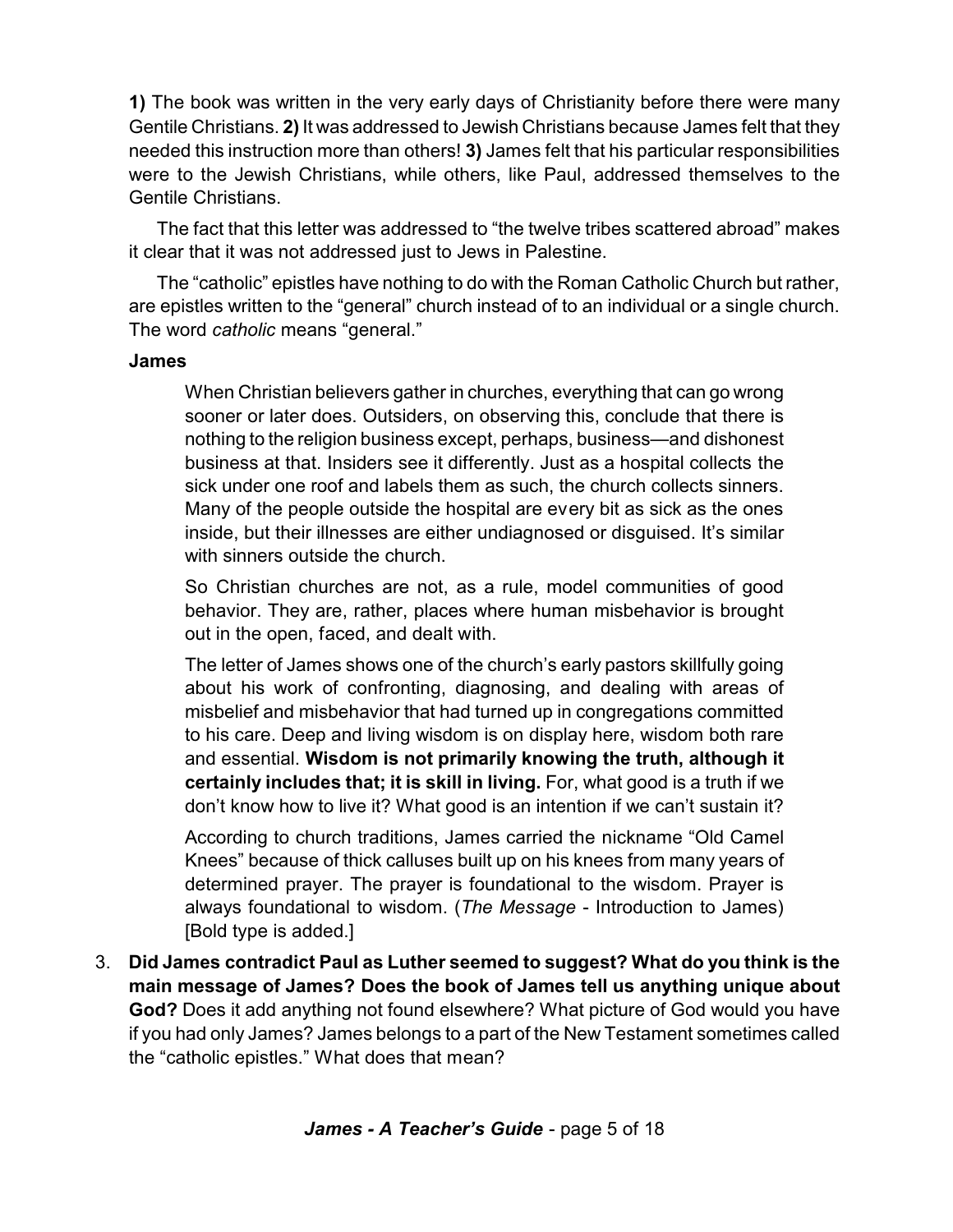In a word St. John's Gospel and his first epistle, St. Paul's epistles, especially Romans, Galatians, and Ephesians, and St. Peter's first epistle are the books that show you Christ and teach you all that is necessary and salvatory for you to know, even if you were never to see or hear any other book or doctrine. **Therefore St. James' epistle is really an epistle of straw**, compared to these others, for it has nothing of the nature of the gospel about it. But more of this in the other prefaces.—Translation of Luther's *Preface to the New Testament*. 1546 ed. (Originally, 1522) [Bold type is added.]

Contrary to what Martin Luther suggested, there are some clear agreements between the writings of James and the writings of Paul. (Compare James 1:22-25; Romans 1:5; 2:13; see appendix.) **While Paul's main emphasis was faith, and James's main emphasis seemed to be action, both regarded faith and action as essential in the Christian life.** Paul constantly talked about the importance of trusting God and the very fundamental necessity of understanding and knowing Him for faith to take place. The book of James recognizes that faith is essential, but goes on to suggest that anyone who has faith will also act on that faith; and if no action is apparent, it is most likely because the faith relationship is not there.

**James seemed to tell us that Christians must learn to live together in their community**. He recognized some of the main problems facing such communities: prejudice, greed, gossip, lack of hospitality, etc. James was probably writing to a very young church which was still almost exclusively Jewish.

**James pointed out a very important point which we should have learned from the Old Testament experience: Although God is sovereign, He cannot accomplish what He wants most by the use of power. The devils recognize His power, and it scares them! (See James 2:19.)** James also pointed out more clearly than do others that sins of omission are just as serious as sins of commission. (James 4:17)

**Though written as a letter, the book of James is more like a short book of instructions for daily living. For James faith means action! In fact, the entire book is a series of examples that show faith in action in wise and practical ways**.

**His advice was clear and to the point: If you are poor, don't despair! Don't give up when your faith is being tested. Don't get angry quickly. Don't favor the rich over the poor. Do good things for others. Control your tongue and desires. Surrender to God and rely on his wisdom. Resist the devil. Don't brag about what you are going to do. If you are rich, use your money to help the poor. Be patient and kind, and pray for those who need God's help.** *Contemporary English Version*

The writer uses many vivid figures of speech to present instructions regarding practical wisdom and guidance for Christian attitudes and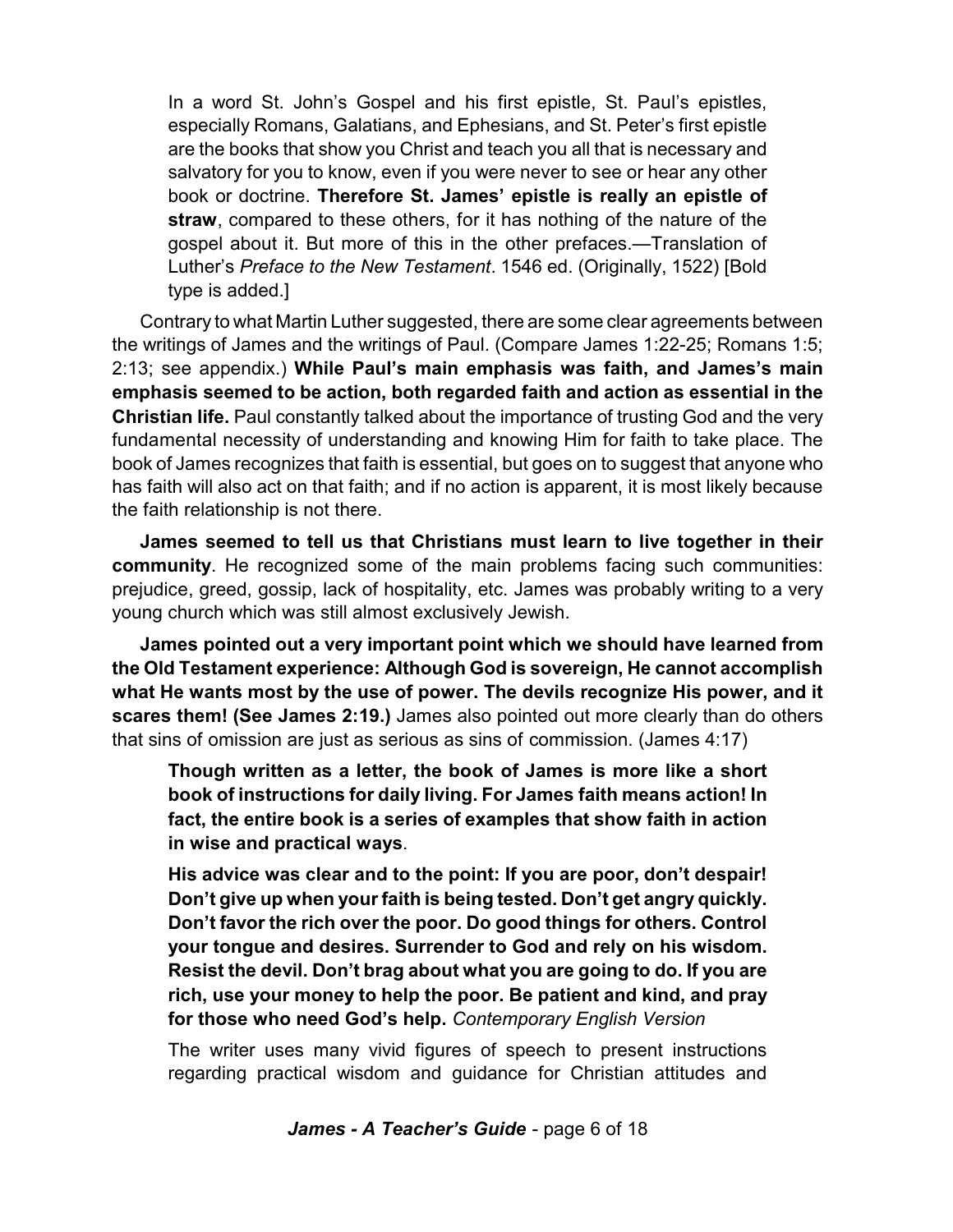conduct. From the Christian perspective he deals with a variety of topics such as riches and poverty, temptation, good conduct, prejudice, faith and actions, the use of the tongue, wisdom, quarreling, pride and humility, judging others, boasting, patience, and prayer. **The letter emphasizes the importance of actions along with faith, in the practice of the Christian religion.** (*GNB*)

The letter is so markedly Jewish in character that some scholars have regarded it as a Jewish document subsequently "baptized" by a few Christian insertions, but such an origin is scarcely tenable in view of the numerous contacts discernible between the Letter of James and other New Testament literature. **From the viewpoint of its literary form, James is a letter only in the most conventional sense; it has none of the characteristic features of a real letter except the address. It belongs rather to the genre of parenesis or exhortation and is concerned almost exclusively with ethical conduct. It therefore falls within the tradition of Jewish wisdom literature, such as can be found in the Old Testament (Proverbs, Sirach) and in the extra-canonical Jewish literature (Testaments of the Twelve Patriarchs, the Books of Enoch, the Manual of Discipline found at Qumran). More specifically, it consists of sequences of didactic proverbs, comparable to Tobit 4:5- 19, to many passages in Sirach, and to sequences of sayings in the synoptic gospels.** Numerous passages in James treat of subjects that also appear in the synoptic sayings of Jesus, especially in Matthew's Sermon on the Mount, but the correspondences are too general to establish any literary dependence. **James represents a type of early Christianity that emphasized sound teaching and responsible moral behavior. Ethical norms are derived not primarily from christology, as in Paul, but from a concept of salvation that involves conversion, baptism, forgiveness of sin, and expectation of judgment**(James 1:17; 4:12). (*NAB)* [Bold type is added.]

**The epistle of James is almost like a commentary on the Sermon on the Mount.** James used many illustrations from nature, similar to ones that Jesus used. **The basic theme of the book of James is "faith that works."** Compare Matthew 25:31-46; Hosea 6:6; Amos 5:21-24; Micah 6:6-8; Isaiah 1:10-20.

4. **How do you think God gives wisdom? (James 1:5)** Have you received any from Him? Can you think of anyone who received a lot of wisdom and made terrible use of it? (1 Kings 3:1-15; 2 Chronicles 1:7-12)

> Someone has said that knowledge is the ability to take things apart, while wisdom is the ability to put them together. Wisdom is the right use of knowledge. All of us know people who are educated fools: they have brilliant academic records, but they cannot make the simplest decisions in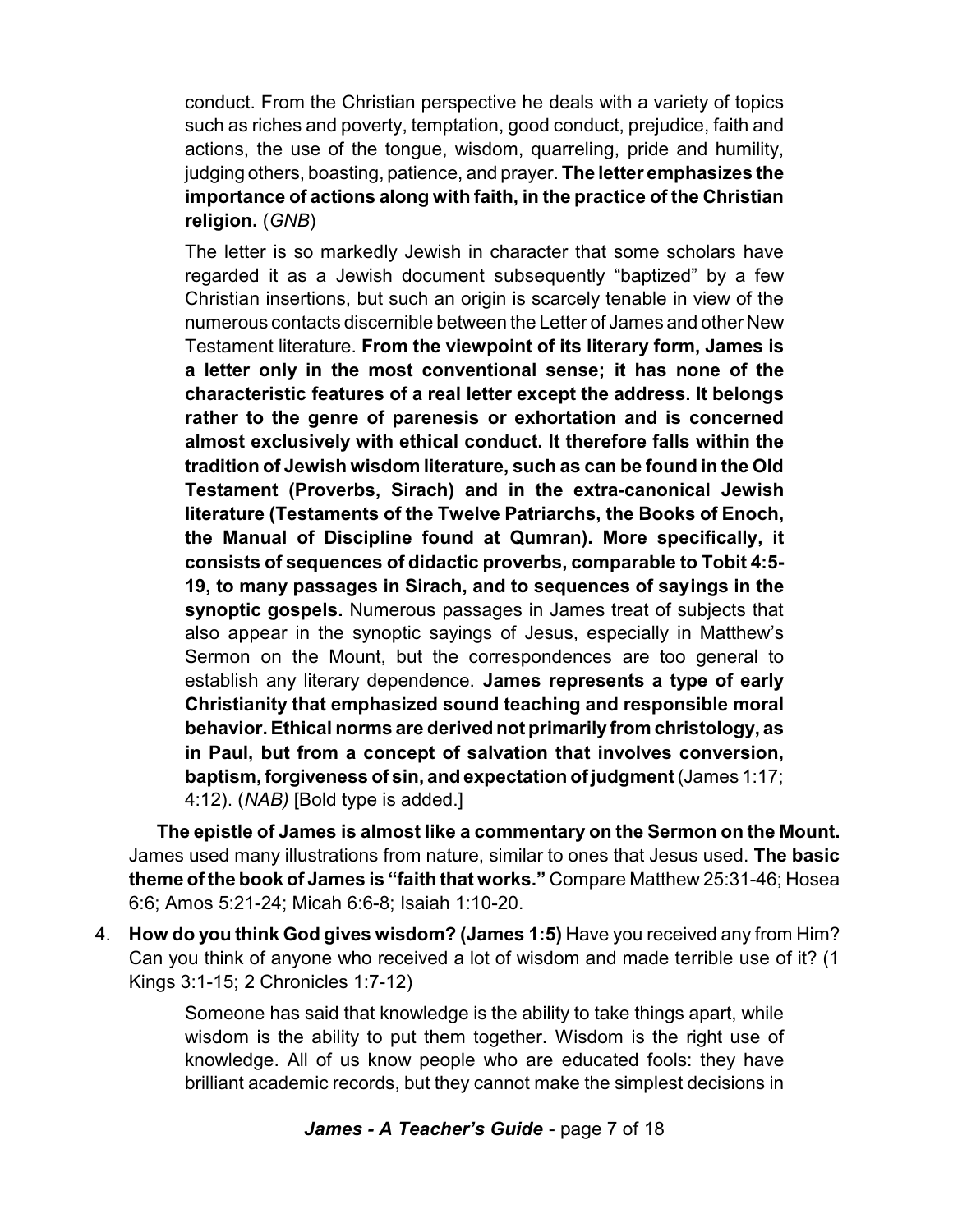life.—Wiersbe, W. W. (1996). *The Bible Exposition Commentary* (Vol. 2, p. 340). Wheaton, IL: Victor Books.

God teaches by illustration and experience. However, most of us seem to be slow learners. Constantly, the Devil is doing his best to get us to go back into our old ways of sin. But, even when God miraculously seems to give someone wisdom, it does not keep him from making a fool of himself! Look at the life of Solomon.

5. **Who or what does the book of James suggest is the main source of our temptations? (James 1:13-15)** How does this relate to the work of the Devil? What is the final result (or consequence) of this sin that seems to come forth from within us? (James 1:15; Genesis 2:17; Romans 6:23)

This is a very important passage in the book of James. It does not seem to have a direct parallel in any other part of Scripture. (Compare Romans 7.) But, for those who have struggled with the challenges of living the Christian life, the truth of this passage must be self-evident.

If we most often sin of our own accord, following our bad habits, does it mean that much of the time the Devil and his angels can take a vacation? **What events in the life of a Christian get the Devil really excited? Wouldn't it be when a Christian seems to be making some real headway in understanding God, the great controversy, and what the issues were back in the beginning when he rebelled in heaven?** Satan realizes, much better than we seem to, that this is a life and death matter for him. If a group of people who clearly understand the issues in the great controversy should actually form and begin to tell the world about them, Satan is in trouble. What are we waiting for?

- 6. **Does the book of James contradict Luther's theme that we are saved by "faith alone"? (Compare James 1:22; Romans 2:13.) Did Paul ever suggest that the faith he spoke of would not be expressed in appropriate actions?**
	- **Romans 2:13:** For it is not by hearing the Law that people are put right with God, but by doing what the Law commands. (*GNB*)
	- **James 1:22:** Do not deceive yourselves by just listening to his word; instead, put it into practice. (*GNB*)

Almost immediately, it should be clear that there is no real contradiction between these two passages. The difference in the writings of Paul and James is simply a matter of emphasis. Paul (and Martin Luther) were focused on bringing new believers into the faith. They wanted to emphasize the essential and foundational role of faith in one's understanding of the gospel. By contrast, James was dealing with church members who had been Jews, and who probably had grown up "believing" in many of the essentials of the gospel. To such members, James wanted to say: "If you profess to have real faith, it will be shown by your actions."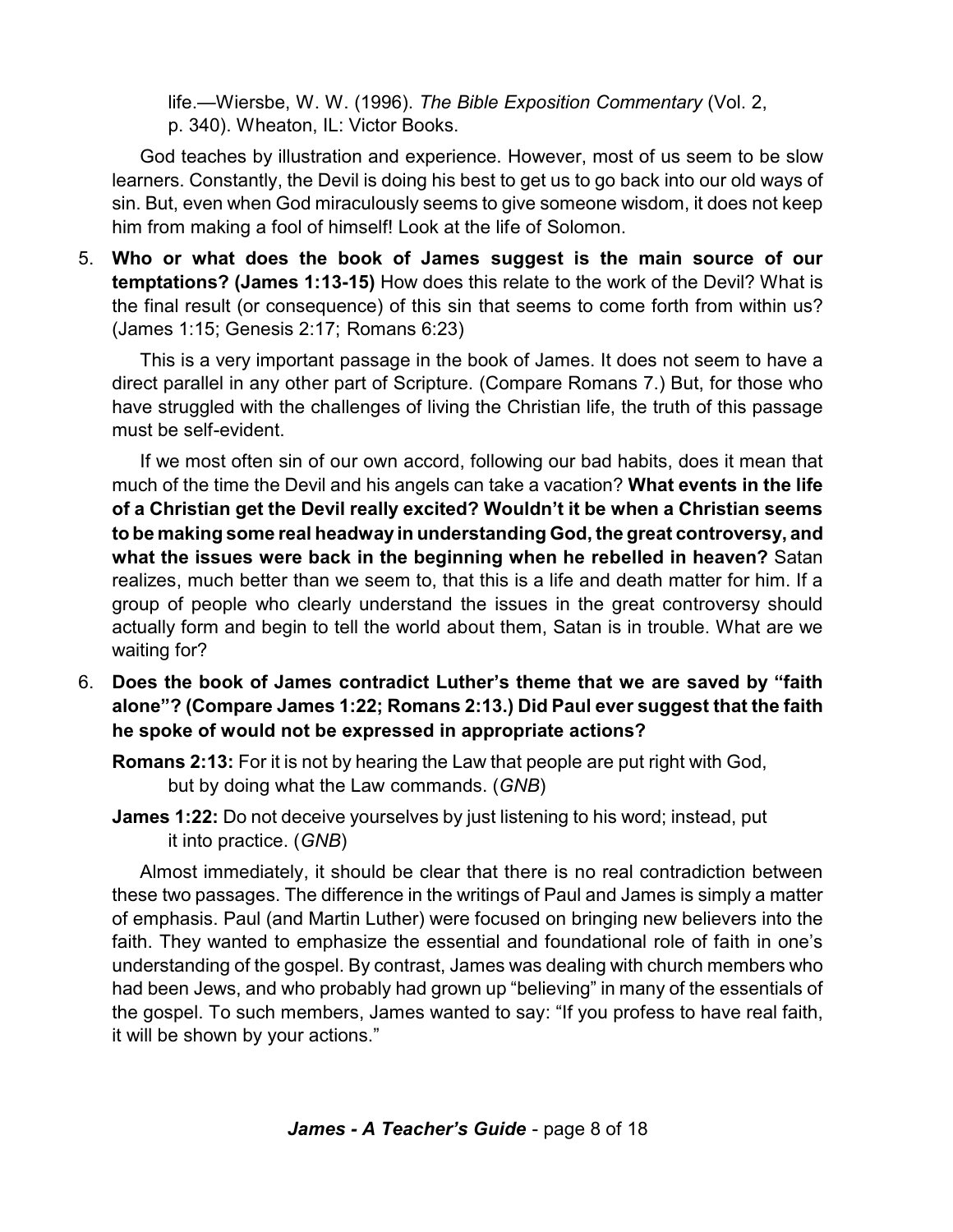Paul was an evangelist and a church planter who worked in very difficult pagan cities to establish new congregations. James was a church "administrator" who was dealing with many other Christians who surrounded him in his work and needed sound advice regarding Christian living. We need to listen to both of them and take their advice, in context, when appropriate.

7. **What is the ultimate purpose of the law? Did James regard the law as something that keeps us in bondage? What do you think he meant by "the perfect law that sets people free"? (James 1:25,** *GNB***) How does this relate to "the truth that sets us free"? (John 8:32) How could a law (apparentlythe Ten Commandments–James 2:11) set us free? (James 2:12) Would keeping "the perfect law that sets people free" make one safe to have in heaven?** 

> We can never be saved in indolence and inactivity. There is no such thing as a truly converted person living a helpless, useless life. It is not possible for us to drift into heaven. No sluggard can enter there. If we do not strive to gain an entrance into the kingdom, if we do not seek earnestly to learn what constitutes its laws, we are not fitted for a part in it. **Those who refuse to co-operate with God on earth would not co-operate with Him in heaven. It would not be safe to take them to heaven.**—Ellen G. White, *Christ's Object Lessons* 280.2. [Bold type is added.]

8. **Would a person who truly loves, ever intentionally break any of the Ten Commandments? How could the angels have been surprised to discover that there was a law? (***MB* **109;** *Maranatha* **79)**

> But in heaven, service is not rendered in the spirit of legality. **When Satan rebelled against the law of Jehovah, the thought that there was a law came to the angels almost as an awakening to something unthought of.** In their ministry the angels are not as servants, but as sons. There is perfect unity between them and their Creator. Obedience is to them no drudgery. Love for God makes their service a joy. So in every soul wherein Christ, the hope of glory, dwells, His words are re-echoed, "I delight to do Thy will, O My God: yea, Thy law is within My heart." Psalm 40:8.—Ellen G. White, *Mount of Blessing* 109.2.

> God, in his wisdom and mercy, tests men and women here, to see if they will obey his voice and respect his law, or rebel as Satan did. If they choose the side of Satan, putting his way above God's, **it would not be safe to admit them into heaven**; for they would cause another revolt against the government of God in the heavenly courts. He who fulfills the law in every respect, demonstrates that perfect obedience is possible.—Ellen G. White, *Review and Herald*, July 21, 1891 par. 13.

> God requires perfection of His children. His law is a transcript of His own character, and it is the standard of all character. **This infinite standard is**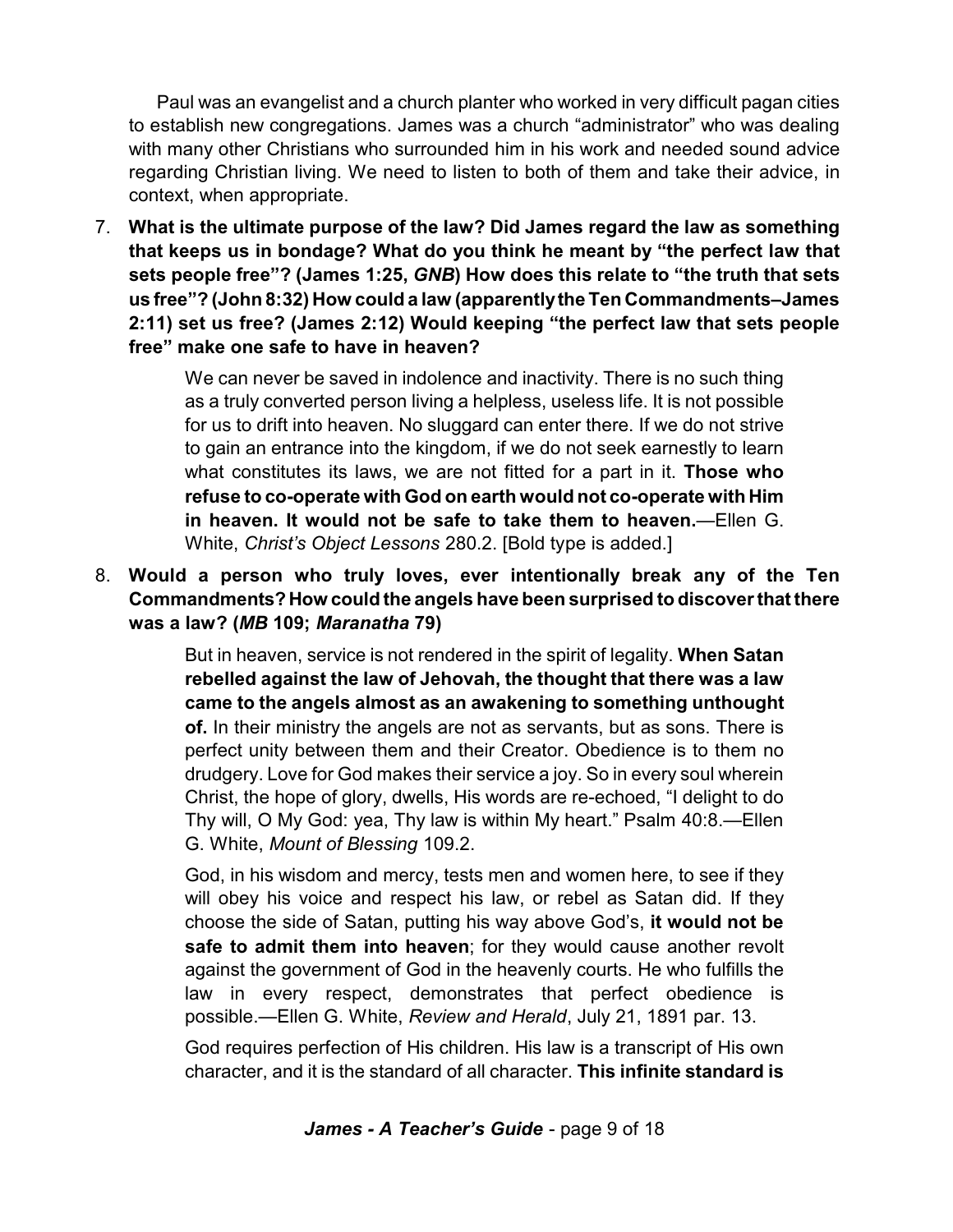**presented to all that there may be no mistake in regard to the kind of people whom God will have to compose His kingdom.** The life of Christ on earth was a perfect expression of God's law, and when those who claim to be children of God become Christlike in character, they will be obedient to God's commandments. **Then the Lord can trust them to be of the number who shall compose the family of heaven**. Clothed in the glorious apparel of Christ's righteousness, they have a place at the King's feast. They have a right to join the blood-washed throng.—Ellen G. White, *Christ's Object Lessons* 315*; God's Amazing Grace* 148 (1900). [Bold type is added.]

See also the appendix.

Clearly, God's infinite standard describes those who do what is right because it is right. God's laws are not arbitrary! **Consider the Ten Commandments and ask yourself: If it was your responsibility to establish the rules for a completely new society, which one of these ten could you ignore without causing any problem?**

9. Would you agree with James's definition of *pure and genuine religion*? (James 1:27, *GNB*) Doesn't this seem a lot like works? How would you compare Hosea 6:6; Micah 6:6- 8; Amos 5:21-24; 1 Corinthians 13:3?

> The word translated religion is *thrçskeia*, and its meaning is not so much *religion* as *worship* in the sense of the outward expression of religion in ritual and liturgy and ceremony. What James is saying is, "The finest ritual and the finest liturgy you can offer to God is service of the poor and personal purity." To him real worship did not lie in elaborate vestments or in magnificent music or in a carefully wrought service; it lay in the practical service of mankind and in the purity of one's own personal life. It is perfectly possible for a Church to be so taken up with the beauty of its buildings and the splendor of its liturgy that it has neither the time nor the money for practical Christian service; and that is what James is condemning.—Barclay, W. (Ed.). (1976). *The Letters of James and Peter* (p. 61). Philadelphia: Westminster John Knox Press. (*Daily Study Bible,* article on James 1:27) [Italics are in the original.]

> In placing among them the helpless and the poor, to be dependent upon their care, Christ tests His professed followers. By our love and service for His needy children we prove the genuineness of our love for Him. To neglect them is to declare ourselves false disciples, strangers to Christ and His love.—Ellen G. White, *Ministry of Healing* 205.2. [Bold type is added.]

10. Does James 2:10 seem fair to you? How could this verse be true? Could telling a "white lie" make you as guilty as a murderer?

> James goes on to lay down a great principle about the law of God. To break any part of it is to become a transgressor. The Jew was very apt to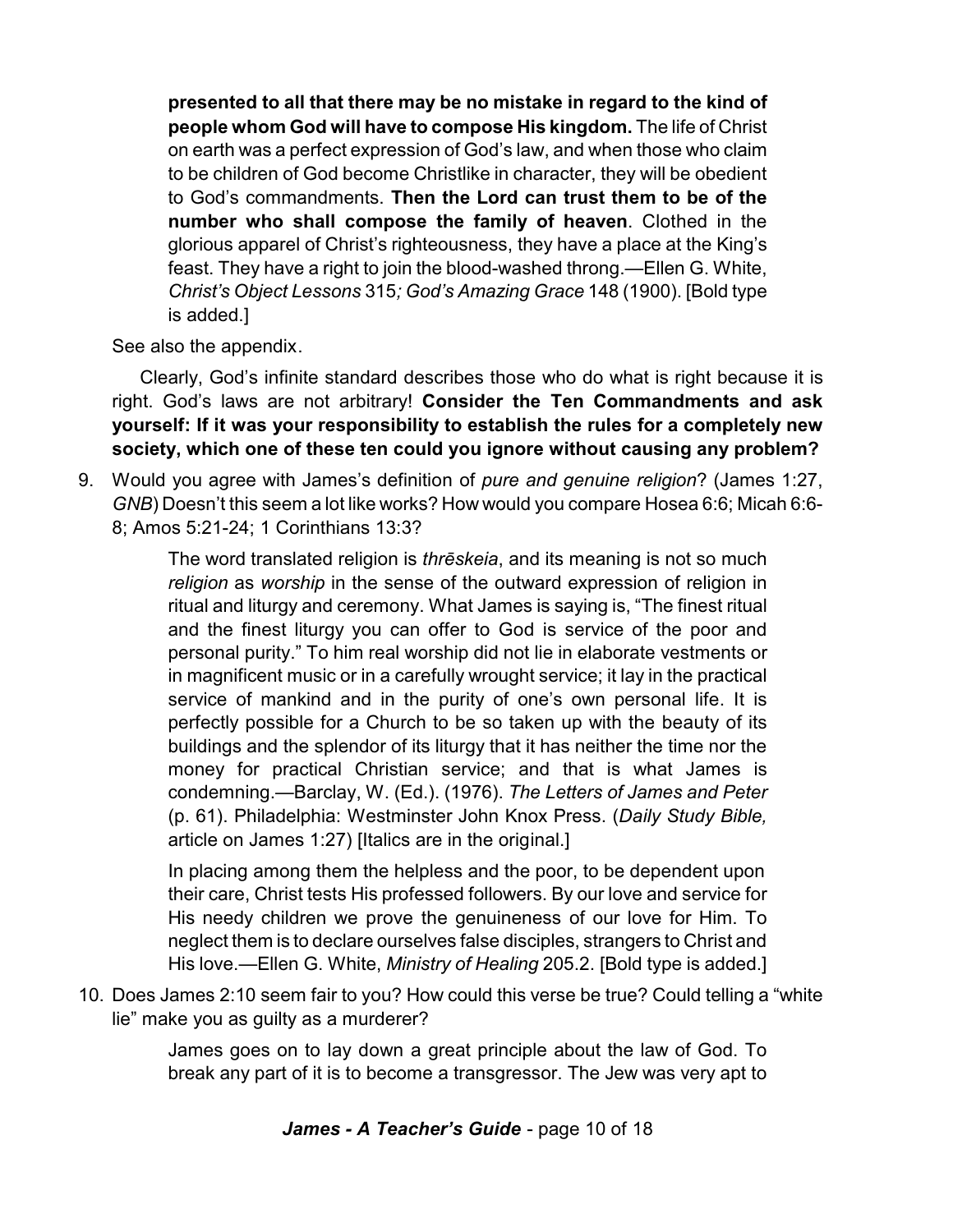regard the law as a series of detached injunctions. To keep one was to gain credit; to break one was to incur debt. A man could add up the ones he kept and subtract the ones he broke and so emerge with a credit or a debit balance. There was a Rabbinic saying, "Whoever fulfills only one law, good is appointed to him; his days are prolonged and he will inherit the land." Again many of the Rabbis held that "the Sabbath weighs against all precepts," and to keep it was to keep the law....

But as James saw it, the *whole* law was the will of God; to break any part of it was to infringe that will and therefore to be guilty of sin. That is perfectly true. To break any part of the law is to become a transgressor in principle. Even under human justice a man becomes a criminal when he has broken one law. So James argues: "No matter how good you may be in other directions, if you treat people with respect of persons, you have acted against the will of God and you are a transgressor."

There is a great truth here which is both relevant and practical. We may put it much more simply. A man may be in nearly all respects a good man; and yet he may spoil himself by one fault. He may be moral in his action, pure in his speech, meticulous in his devotion. But he may be hard and self-righteous; rigid and unsympathetic; and, if so, his goodness is spoiled by the infecting fault.

We do well to remember that, though we may claim to have done many a good thing and to have resisted many an evil thing, there may be something in us by which everything is spoiled–and all the goodness goes for nothing. (*Daily Study Bible,* article on James 2:8-12) [Italics are in original source.]

It is not the greatness of the act of disobedience that constitutes sin, but the fact of variance from God's expressed will in the least particular; for this shows that there is yet communion between the soul and sin. The heart is divided in its service. There is a virtual denial of God, a rebellion against the laws of His government.—Ellen G. White, *Thoughts from the Mount of Blessing* 51.3.

11. How would you describe the difference between the faith of a true Christian and the faith of a "demon"? (James 2:19) Or, should we say that the demons do not have "faith," they only "believe"? What does faith do for the demons? What would you like your faith to do for you? Could you write out a clear definition of *faith* that would distinguish between your faith and the faith of a demon?

> **Satan seemed to assume a religious character and was very willing that the people should think they were Christians. He was even anxious that they should believe in Jesus, His crucifixion, and His resurrection. Satan and his angels fully believe all this themselves, and tremble.** But if this faith does not provoke to good works, and lead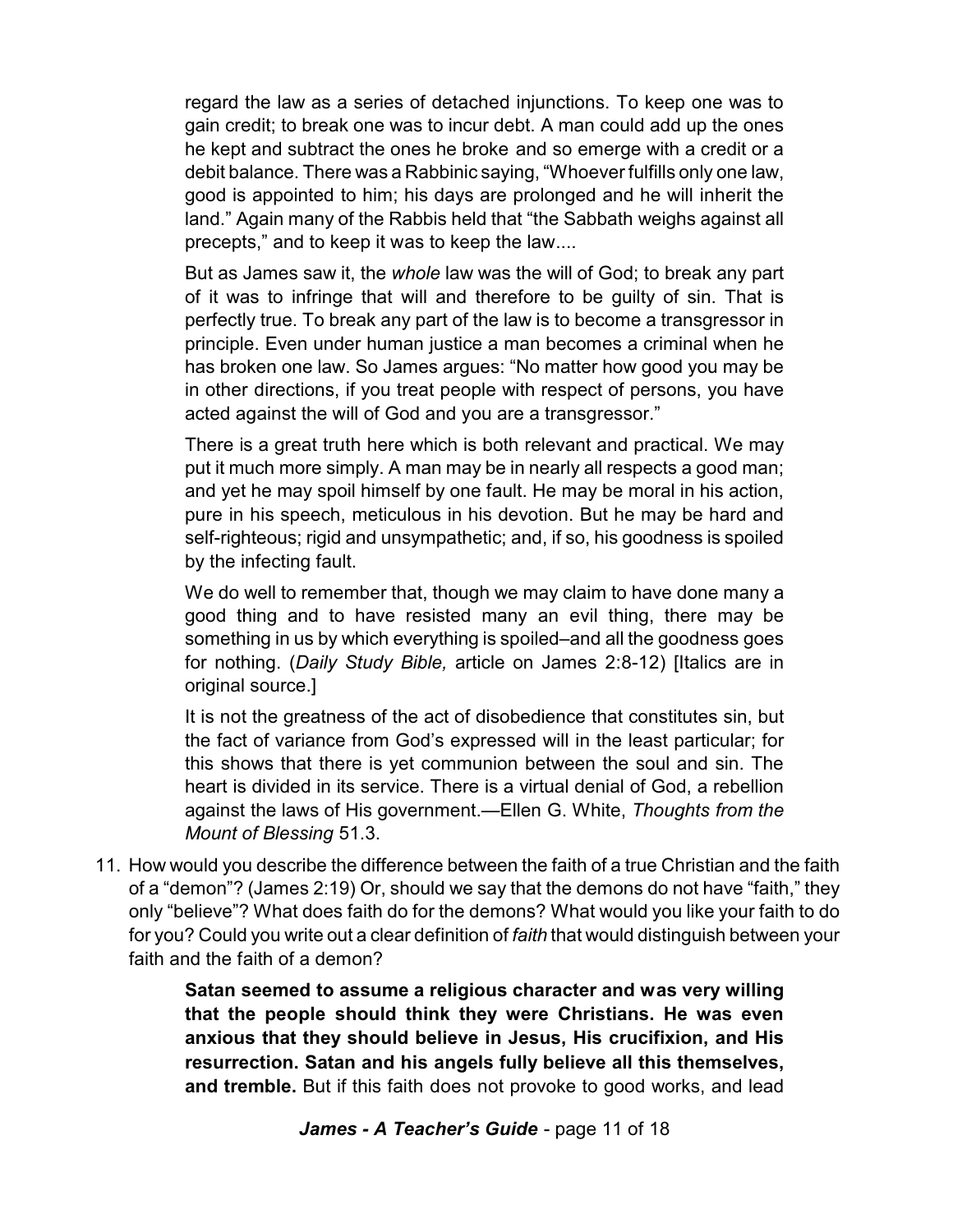those who profess it to imitate the self-denying life of Christ, Satan is not disturbed; for they merely assume the Christian name, while their hearts are still carnal, and he can use them in his service even better than if they made no profession.—Ellen G. White, *Early Writings* 227.2.

Many concede that Jesus Christ is the Saviour of the world, but at the same [390] time they hold themselves away from Him, and fail to repent of their sins, fail to accept of Jesus as their personal Saviour. **Their faith is simply the assent of the mind and judgment to the truth; but the truth is not brought into the heart, that it might sanctify the soul and transform the character.**—Ellen G. White, *1Selected Messages* 389.2. [Bold type is added.]

A biblical definition of *faith* based on all of Scripture and stated many times so well by one of God's best modern friends, Dr. A Graham Maxwell, is as follows:

Faith is [just] a word we use to denote a relationship with God as with a Person well known. The better we know Him, the better this relationship may be.

Faith implies an attitude toward God of love, trust, and deep admiration. It means having enough confidence in Him, based upon the more than adequate evidence revealed, to be willing to believe whatever He says [as soon as we are sure that He has said it], to accept whatever He offers [as soon as we are sure that He is the one who is offering it], and to do whatever He wishes [as soon as we are sure He is the one who wishes it]–without reservation–for the rest of eternity.

Anyone who has such faith is perfectly safe to save. This is why faith is the only requirement for heaven. [Faith also means that like Abraham and Moses, God's friends, we know God well enough to reverently ask Him, "Why?"]—A. Graham Maxwell, *You Can Trust the Bible,* p. 81. [Content in brackets is added based on Dr. Maxwell's lectures.]

The faith that is unto salvation is not a casual faith, it is not the mere consent of the intellect, it is belief rooted in the heart, that embraces Christ as a personal Saviour, assured that He can save unto the uttermost all that come unto God by Him. To believe that He will save others, but will not save you is not genuine faith; but when the soul lays hold upon Christ as the only hope of salvation, then genuine faith is manifested. **This faith leads its possessor to place all the affections of the soul upon Christ; his understanding is under the control of the Holy Spirit, and his character is molded after the divine likeness. His faith is not a dead faith, but a faith that works by love, and [392] leads him to behold the beauty of Christ, and to become assimilated to the divine character.**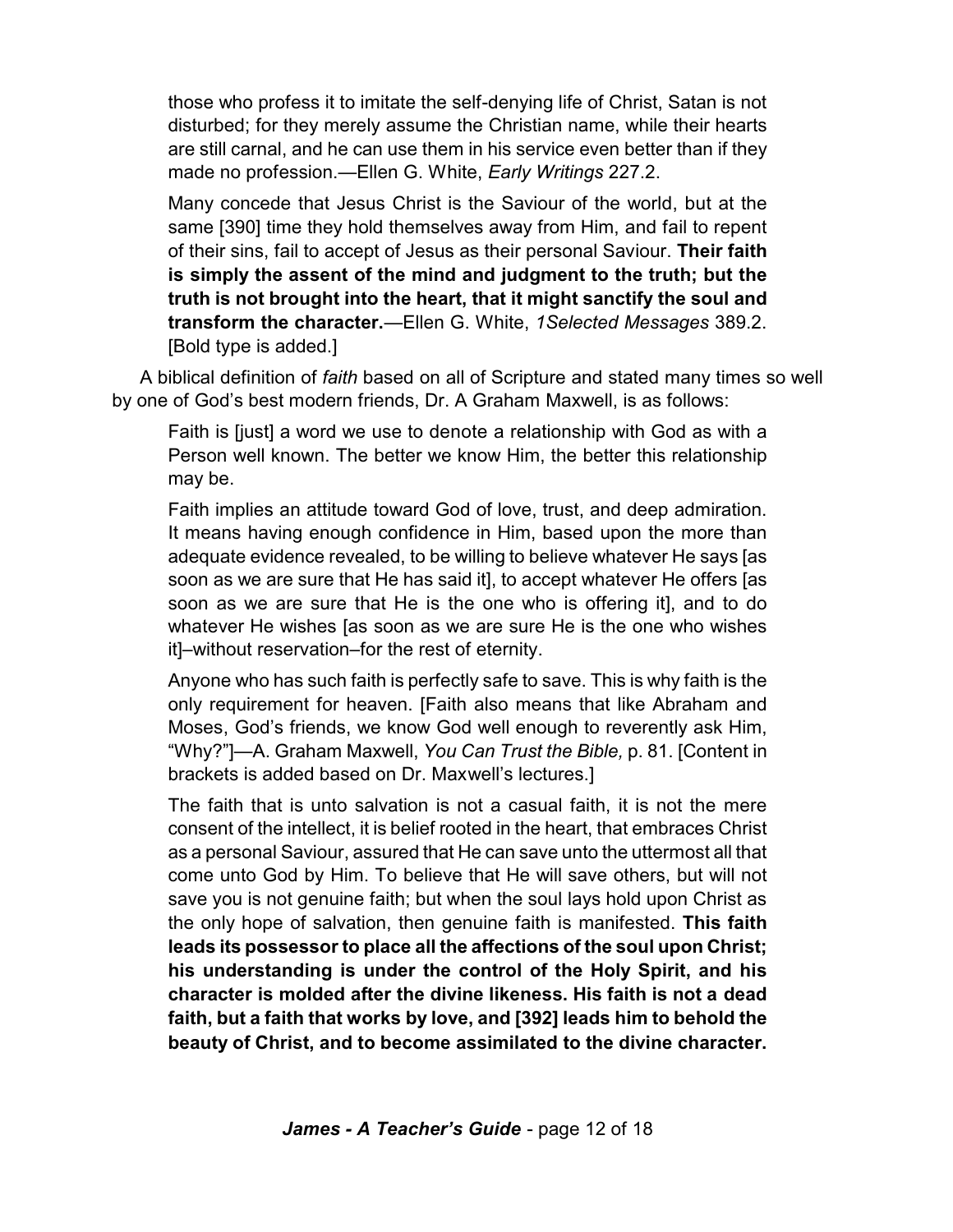[Deuteronomy 30:6,11-14 quoted.]—Ellen G. White, *1Selected Messages* 391.3. [Bold type and content in brackets are added.]

12. When James started talking about *the tongue* in James 3, do you think he had changed his subject? What does the tongue have to do with keeping the commandments? (See also Romans 1:29.) As an early church leader, do you think James ever had to deal with the problem of gossip?

> In the New Testament itself we get glimpses of teachers who failed in their responsibility and became false teachers. There were teachers who tried to turn Christianity into another kind of Judaism and tried to introduce circumcision and the keeping of the law (Acts 15:24). There were teachers who lived out nothing of the truth which they taught, whose life was a contradiction of their instruction and who did nothing but bring dishonour on the faith they represented (Romans 2:17-29). There were some who tried to teach before they themselves knew anything (1 Timothy 1:6,7); and others who pandered to the false desires of the crowd (2 Timothy 4:3).

> But, apart altogether from the false teachers, it is James's conviction that teaching is a dangerous occupation for any man. His instrument is speech and his agent the tongue. As Ropes puts it, James is concerned to point out "the responsibility of teachers and the dangerous character of the instrument they have to use."

> The Christian teacher entered into a perilous heritage. In the Church he took the place of the Rabbi in Judaism. There were many great and saintly Rabbis, but the Rabbi was treated in a way that was liable to ruin the character of any man. His very name means, "My great one." Everywhere he went he was treated with the utmost respect. It was actually held that a man's duty to his Rabbi exceeded his duty to his parents, because his parents only brought him into the life of this world but his teacher brought him into the life of the world to come. It was actually said that if a man's parents and a man's teacher were captured by an enemy, the Rabbi must be ransomed first. It was true that a Rabbi was not allowed to take money for teaching and that he was supposed to support his bodily needs by working at a trade; but it was also held that it was a specially pious and meritorious work to take a Rabbi into the household and to support him with every care. It was desperately easy for a Rabbi to become the kind of person whom Jesus depicted, a spiritual tyrant, an ostentatious ornament of piety, a lover of the highest place at any function, a person who gloried in the almost subservient respect showed to him in public (Matthew 23:4- 7). Every teacher runs the risk of becoming "Sir Oracle." No profession is more liable to beget spiritual and intellectual pride. (*Daily Study Bible*, article on James 3:1)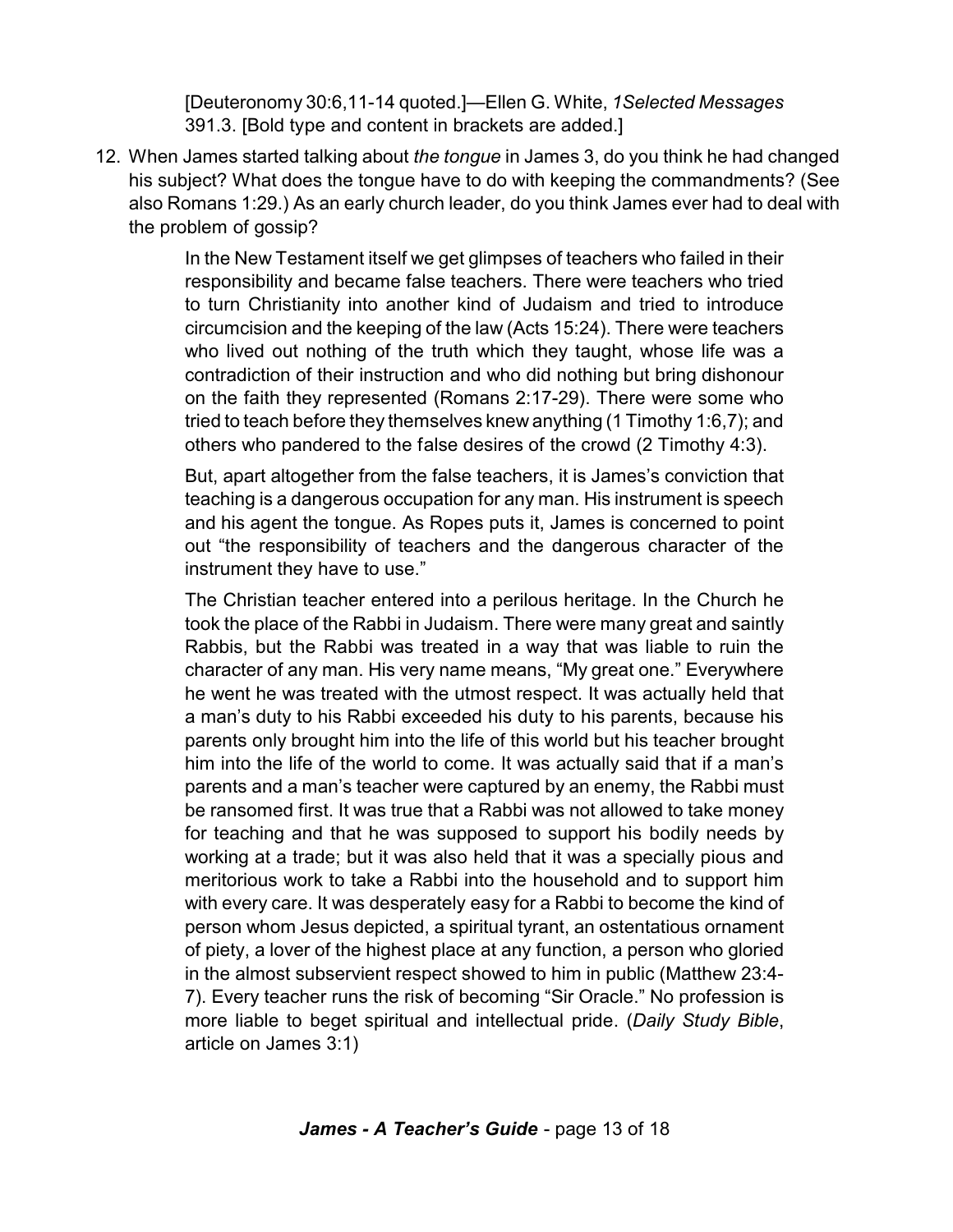It might be argued against James's terror of the tongue that it is a very small part of the body to make such a fuss about and to which to attach so much importance. To combat that argument James uses two pictures.

(i) We put a bit into the mouth of a horse, knowing that if we can control its mouth, we can control its whole body. So James says that if we can control the tongue, we can control the whole body; but if the tongue is uncontrolled, the whole life is set on the wrong way.

(ii) A rudder is very small in comparison with the size of a ship; and yet, by exerting pressure on that little rudder, the steersman can alter the course of the ship and direct it to safety. Long before, Aristotle had used this same picture when he was talking about the science of mechanics: "A rudder is small and it is attached to the very end of the ship, but it has such power that by this little rudder, and by the power of one man—and that a power gently exerted—the great bulk of ships can be moved." The tongue also is small, yet it can direct the whole course of a man's life.

Philo called the mind the charioteer and steersman of man's life; it is when the mind controls every word and it itself is controlled by Christ that life is safe.

James is not for a moment saying that silence is better than speech. He is not pleading for a Trappist life where speech is forbidden. He is pleading for the control of the tongue. Aristippus the Greek had a wise saying, "The conqueror of pleasure is not the man who never uses it. He is the man who uses pleasure as a rider guides a horse or a steersman directs a ship, and so directs them wherever he wishes." Abstention from anything is never a complete substitute for control in its use. James is not pleading for a cowardly silence but for a wise use of speech. (*Daily Study Bible*, article on James 3:2)

It should be clear from these notes that the tongue has a very powerful influence not only on ourselves but also on those with whom we come in contact. James understood what a danger an unbridled tongue could have in a congregation. As the first "general conference leader," he wanted to make it clear that church members needed to be careful not to undo the work of the Holy Spirit by tearing churches apart by the ill use of their tongues.

- 13. How do you fit the definition of *sin* as recorded in James 4:17 with the definition of *sin* as recorded in 1 John 3:4 and Romans 14:23? Are these definitions in contradiction? Is a sin of omission just as serious as a sin of commission? What does sin do to us? (Isaiah 59:2)
	- James 4:17 (*GNB*): So then, those who do not do the good they know they should do are guilty of sin.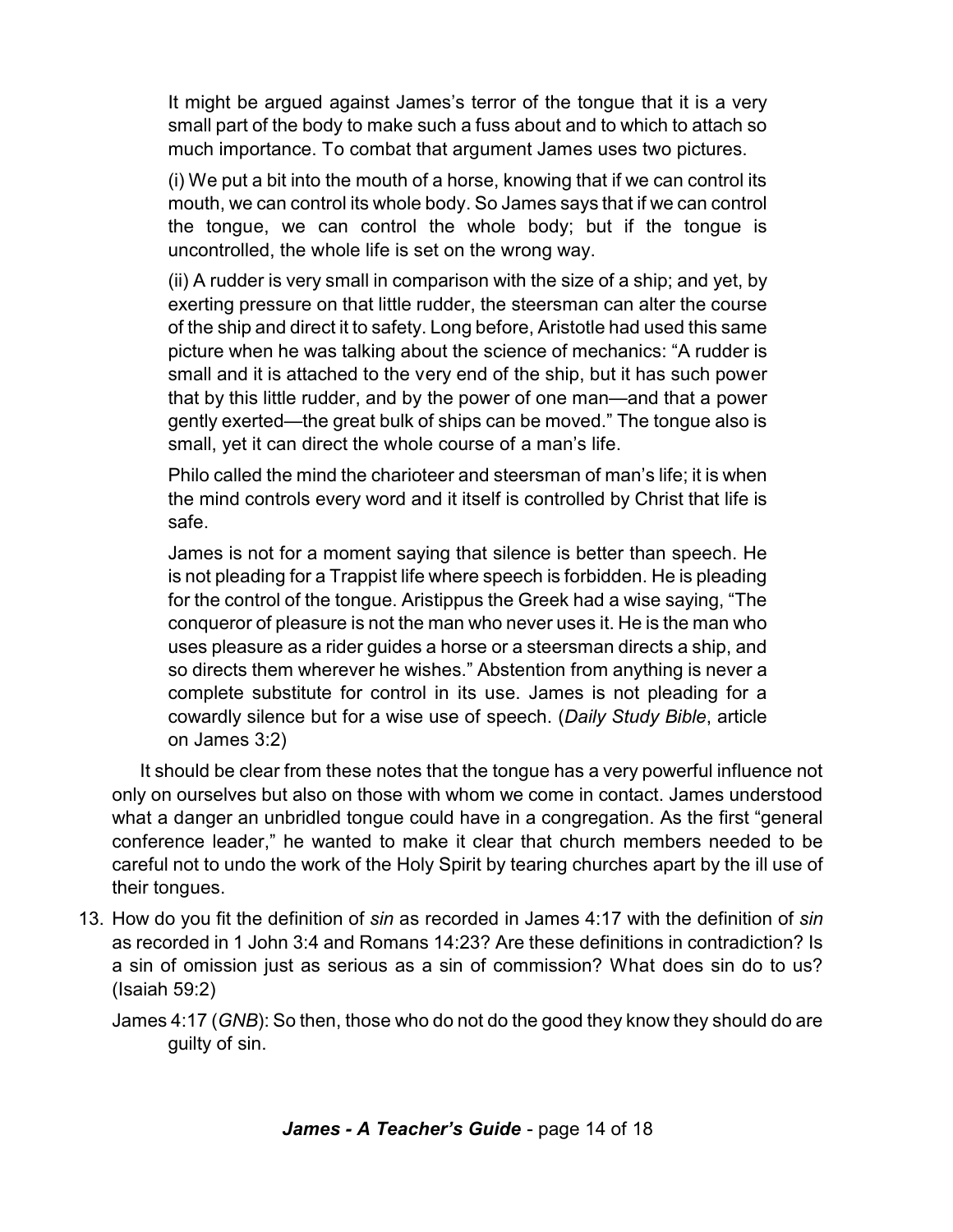1 John 3:4 (*GNB*): Whoever sins is guilty of breaking God's law, because sin is a breaking of the law.

(*RSV*) Every one who commits sin is guilty of lawlessness; sin is lawlessness.

- Romans 14:23 (*GNB*): But he who has doubts is condemned, if he eats, because he does not act from faith; **for whatever does not proceed from faith is sin.**
- Isaiah 59:2 (*GNB*): It is because of your sins that he doesn't hear you. **It is your sins that separate you from God when you try to worship him.** [Bold type is added.]

Theologians talk of sins of *commission* and sins of *omission*. It is a sin to do something that you should not; but, it is also a sin to leave undone something that you should do. James as usual was emphasizing the action part of the Christian life. As a Christian pastor, he was doing his best to motivate his church members.

14. Why did James seem to have so much to say about being rich and the behavior of the rich? (James 1:9-11; 2:1-7; 5:1-6)

Some modern sage has said: "Money isn't everything, but it is way ahead of whatever is in second place!"

By contrast, the Bible states clearly:

- 1 Timothy 6:10 (*GNB*): <sup>10</sup>For the love of money is a source of all kinds of evil. Some have been so eager to have it that they have wandered away from the faith and have broken their hearts with many sorrows.
- ( $RSV$ ) <sup>10</sup> For the love of money is the root of all evils; it is through this craving that some have wandered away from the faith and pierced their hearts with many pangs.

James spelled out some of the reasons why money and riches are such a problem. Those who have it think that money gives them some kind of superior authority, while those who want it are consumed with covetousness. James pointed out that it is often the rich who are oppressing the poor; a practice that is forbidden in Scripture.

15. What was James trying to tell us about prayer for the sick? (James 5:13-18) How many people are healed by prayer and anointing?

> It is through the prayer of believers that divine aid and blessing are invoked. Oil was widely believed to have a medicinal value in biblical times (cf. Is. 1:6; Luke 10:34) and is here used in this sense. The text is stating that the prayer of faith will heal and that medical means are to be used. God does occasionally, however, directly heal those who are ill. The believer has a right to ask for healing from the Lord, who revealed Himself to His people in Ex. 15:26 as Yahweh-Ropheka (Heb., "For I am the LORD who heals you"). God heals and often employs means in the process (cf. Is. 38:21; Mark 6:12, 13; 1 Tim. 5:23).—Criswell, W. A., Patterson, P., Clendenen, E. R., Akin, D. L., Chamberlin, M., Patterson, D. K., & Pogue,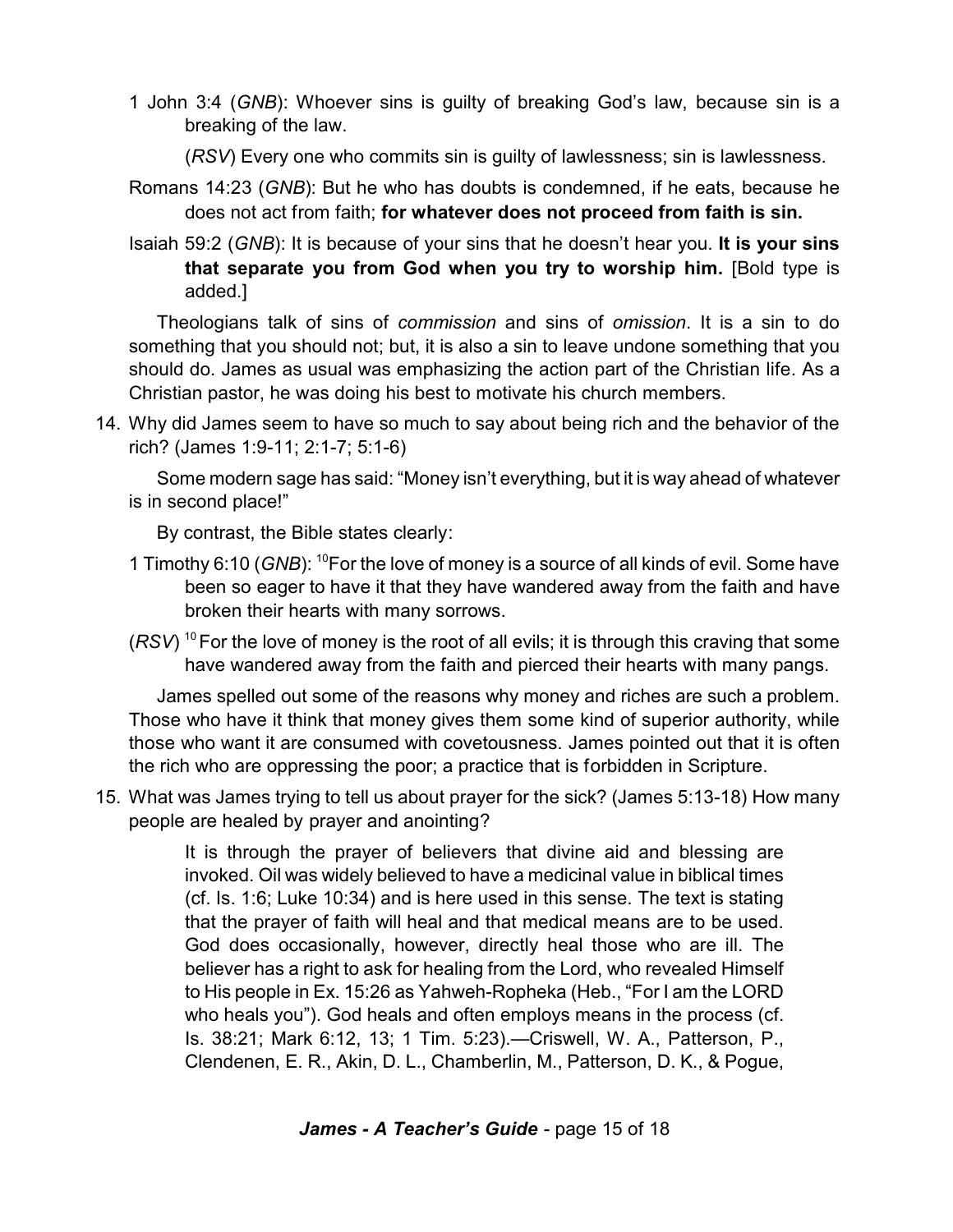J. (Eds.). (1991). *Believer's Study Bible* (electronic ed., Jas 5:14). Nashville: Thomas Nelson.

The Lord always promises healing to the faithful. But, He does not necessarily promise healing at the time and in the manner we suggest. God heals in the way and at the time that He sees is best in the overall context of the great controversy.

We all desire immediate and direct answers to our prayers, and are tempted to become discouraged when the answer is delayed or comes in an unlooked-for form. But God is too wise and good to answer our prayers always at just the time and in just the manner we desire. He will do more and better for us than to accomplish all our wishes. And because we can trust His wisdom and love, we should not ask Him to concede to our will, but should seek to enter into and accomplish His [306] purpose. Our desires and interests should be lost in His will. These experiences that test faith are for our benefit. By them it is made manifest whether our faith is true and sincere, resting on the word of God alone, or whether depending on circumstances, it is uncertain and changeable. Faith is strengthened by exercise. We must let patience have its perfect work, remembering that there are precious promises in the Scriptures for those who wait upon the Lord.—Ellen G. White, *Ministry of Healing* 230.4 (1905); *Gospel Workers* 219.1,2*; CCh* 305.5.

The early church most certainly did not attach any sacramental efficacy to the ceremony of anointing, though the church later used supposedly "holy oil" as a substitute for pagan magic, in an attempt to heal the sick. By the 8<sup>th</sup> century this passage of Scripture had come to be used in support of the practice of what Catholics today call extreme unction, or the last rites of the church for the dying. The Council of Trent in its fourteenth session, 1551, officially declared that James here teaches the sacramental efficacy of the oil. *The SDA Bible Commentary*, vol. 7, article on James 5:14.

It is the divine plan that we shall work as the disciples worked. Physical healing is bound up with the gospel commission. In the work of the gospel, teaching and healing are never to be separated.—Ellen G. White, *The Ministry of Healing* 141; *Christian Service* 133.6.

The Lord Jesus is our example. He came to the world as the servant of mankind. He went from city to city, from village to village, teaching the gospel of the kingdom, and healing the sick. **Christ spent more time in healing than in teaching.**—Ellen G. White, *Review and Herald*, September 10, 1908, par. 4.

**During His ministry, Jesus devoted more time to healing the sick than to preaching.**—Ellen G. White, *The Ministry of Healing* 19; *Christian Service* 132.1.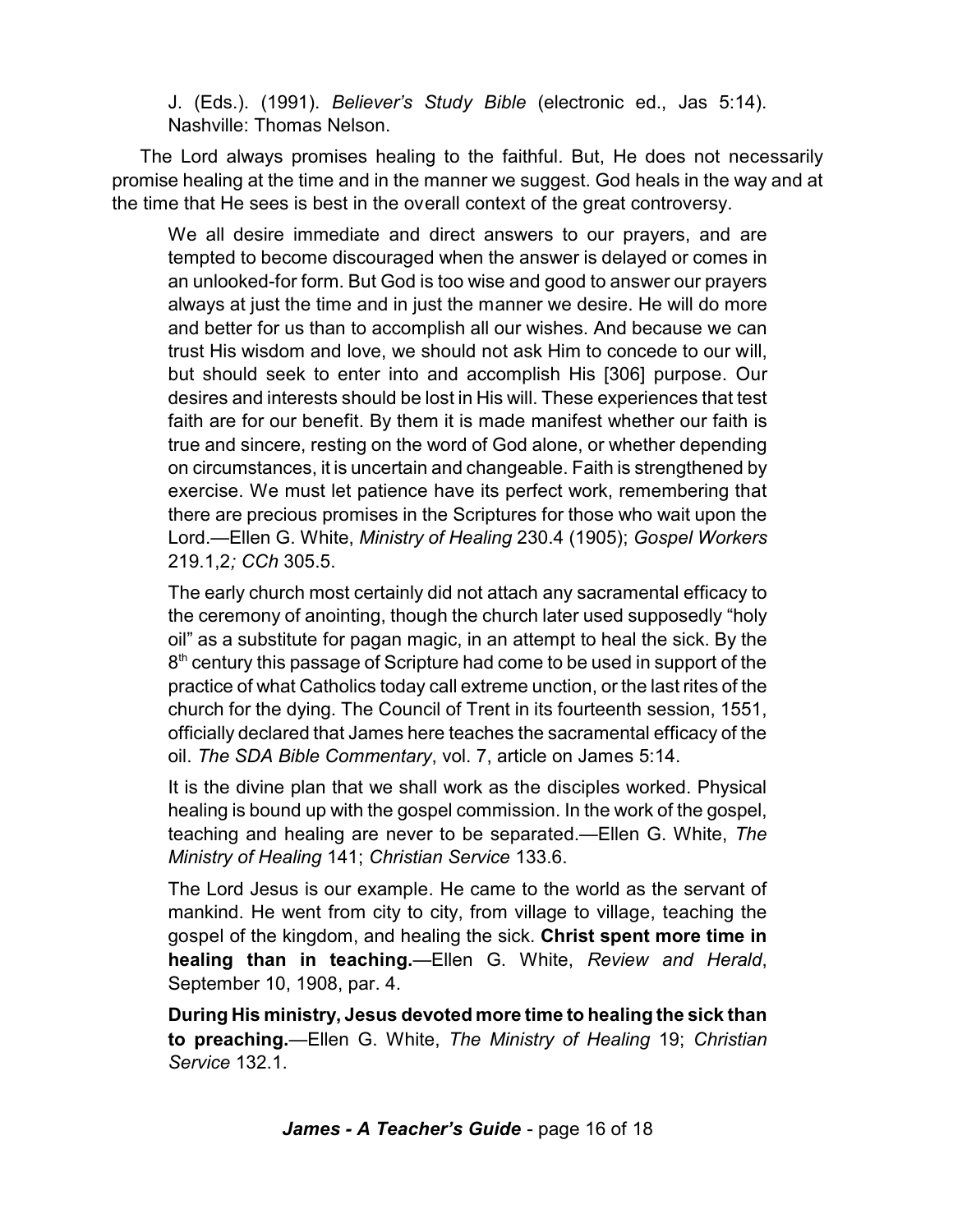Not without one more call to repentance could He give them up. Toward the close of His ministry in Galilee, He again visited the home of His childhood. Since His rejection there, the fame of His preaching and His miracles had filled the land. None now could deny that He possessed more than human power. The people of Nazareth knew that He went about doing good, and healing all that were oppressed by Satan. **About them were whole villages where there was not a moan of sickness in any house; for He had passed through them, and healed all their sick.** The mercy revealed in every act of His life testified to His divine anointing.—Ellen G. White, *The Desire of Ages* 241.1. [Bold type is added.]

Those who need healing feel a special need. They are usually ready to accept help. Jesus met their needs and, thus, won many to His cause. But, healing is never to be separated from teaching the gospel.

16. What is the relationship among faith, works, and becoming the kind of people who are safe to admit to the heavenly kingdom?

See appendix below. If faith is the only requirement for salvation, (Acts 16:31) then what is the role of works? It should be clear from reading the book of James that faith by itself is worthless. All true faith exhibits its true nature by actions, sometimes called works. The disciples certainly did not sit around exercising their faith. There is far too much gospel missionary work to be done for any true believer to sit back and do nothing.

*© 1998-2016, Kenneth Hart, MD, MA, MPH. Permission is hereby granted for any noncommercial use of these materials. Free distribution of all or of a portion of this material such as to a Bible study class is encouraged. [Info@theox.org](mailto:Info@theox.org)*

Last Modified: April 20, 2016 Z:\My Documents\WP\HTML Docs\TG-HTML\TG-Edited-Logos\JAMEStg-NON-Logos-Fin+.wpd

### *Appendix*

### *Ellen White Comments*

How would you compare these three statements from Ellen White?

None need to make a mistake in regard to the character required to become members of the royal family, children of the heavenly King; for God wrote these ten holy rules on tables of stone and kept them in the ark made for them, called the ark of God's testimony.—Ellen G. White, *The Youth's Instructor*, Aug 18, 1886, par. 3; *SD* 370.

In the gift of God's dear Son, a definite view of His character has been given to the race that is never absent from His mind. His very heart is laid open in the royal law. **That infinite standard is presented to all, that there may be no mistake in regard to that kind of people God would have compose His kingdom. It is only those who are obedient to all His commandments who will become members of the royal family,**